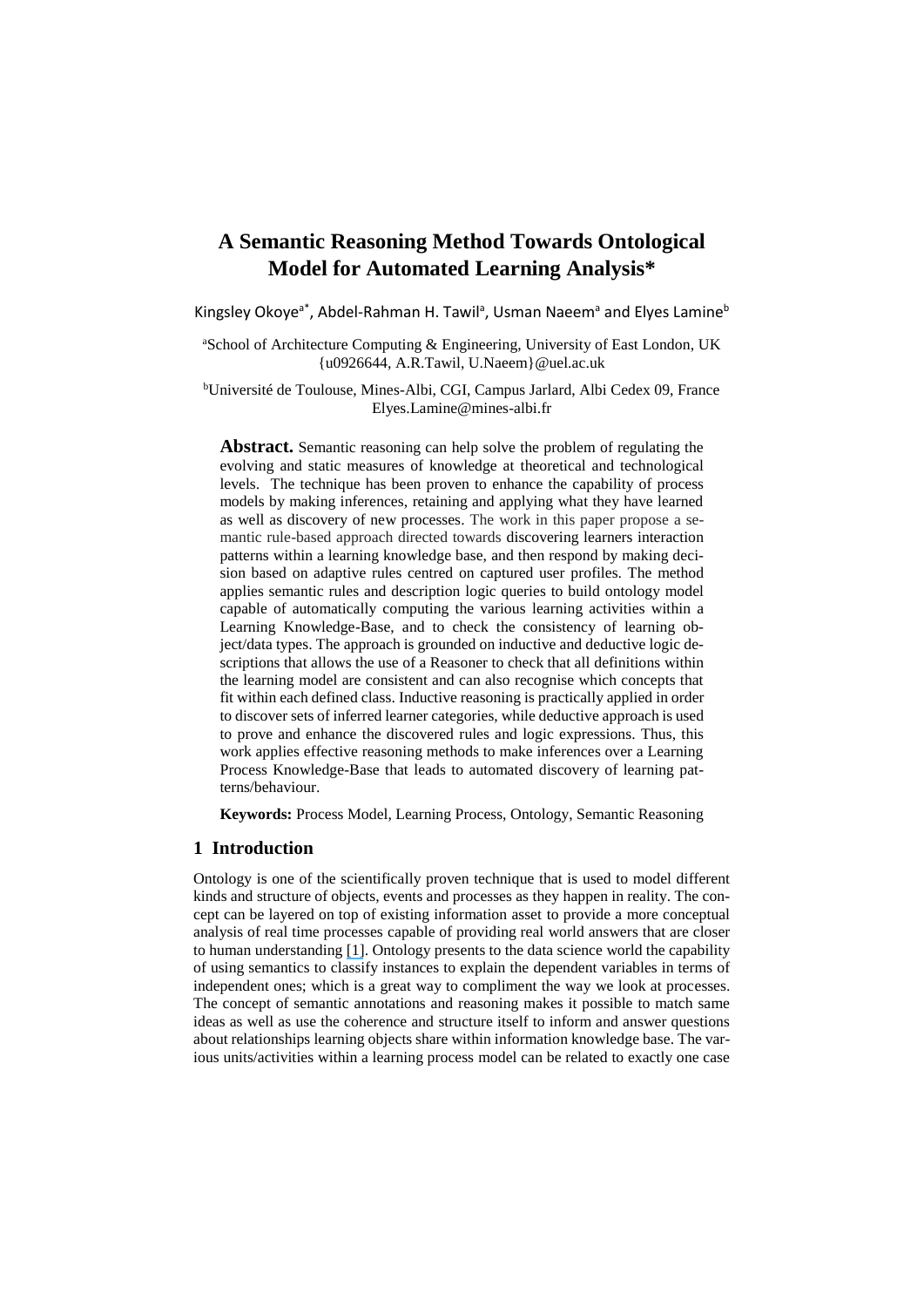and assigned a case identifier [\[2\]](https://www.researchgate.net/publication/220693003_Process_Mining_Discovery_Conformance_and_Enhancement_of_Business_Processes?el=1_x_8&enrichId=rgreq-ac7fa952dbf15a0b779d3ff8a7c65959-XXX&enrichSource=Y292ZXJQYWdlOzI4NjkwNDkzMTtBUzozMDY2MzIwODc1Mzk3MTRAMTQ1MDExODE5NDU0Ng==) which results in automatic creation of workflow processes [3] and can help to maintain the resulting hierarchy correctly. This approach is made possible by using the semantic annotation scheme to represent sets of various entities, properties and classes within the learning knowledge base and create inferences capable of providing new knowledge or a richer set of intelligence within the model.

 In this paper, we use ontology web rule languages and schema to discover sets of relationships that can be found within a learning process knowledge base. As a result, suitable learning paths are determined by means of semantic reasoning, which is then used to address the problem of extracting useful patterns from captured data source to provision of knowledge.

 The rest of the paper is structured as follows; in Section 2, we present a description of learning process model and how we apply the representations for learning activities to draw conclusions and make predictions based on analysis of captured learning data. Section 3 shows the proposed semantic process model, describing in detail its ontological representation and reasoning using Ontology Web languages. The prototype implementation and preliminary outcomes was presented in Section 4, and in Section 5, we analyse and discuss appropriate related work in this area of study. Finally, Section 6 concludes the paper and points out directions for future research.

# **2 Ontological Description of Process Model**

Ontological description of process model is based on computer logic programming [\[4\]](https://www.researchgate.net/publication/264159681_KBRE_A_framework_for_knowledge-based_requirements_engineering?el=1_x_8&enrichId=rgreq-ac7fa952dbf15a0b779d3ff8a7c65959-XXX&enrichSource=Y292ZXJQYWdlOzI4NjkwNDkzMTtBUzozMDY2MzIwODc1Mzk3MTRAMTQ1MDExODE5NDU0Ng==), and has been related to the natural process of human thinking. Lumpe [5] mentions that Inductive intelligent is the process of reasoning from the particular to the general which involves the observation of particular events or data. The approach associates new content with prior knowledge; which can lead to unrelated data being discovered, examined and further grouped and labelled in order to draw conclusions or make predictions based on the analysis of the data. Following the works in [6] and [\[7\]](https://www.researchgate.net/publication/216409066_Deductive_and_Inductive_Stream_Reasoning_for_Semantic_Social_Media_Analytics?el=1_x_8&enrichId=rgreq-ac7fa952dbf15a0b779d3ff8a7c65959-XXX&enrichSource=Y292ZXJQYWdlOzI4NjkwNDkzMTtBUzozMDY2MzIwODc1Mzk3MTRAMTQ1MDExODE5NDU0Ng==), the ability to analyse information and create concepts is fundamental to ontological reasoning and can be applied towards automation of learning processes, as we define below;

Step 1: Examine the Learning Knowledge base to define unrelated entities.

Step 2: Group entities with common attributes and provide descriptive labels to objects or data property.

Step 3: Identify relationships in order to generalise, predict and extract patterns from the existing properties.

Step 4: Apply discovered patterns to a new and different context to demonstrate understanding.

Step 5: Check that all entities within the discovered classes are true and at least falls within the universal restriction of validity by definition, and that there are no inconsistency of data or repeatable contradicting discovery.

The purpose of the definition is to use the concept of ontological model to describe and understand learning process reality based on captured knowledge or historic data, and the ability to provide a link between learning objects or data types.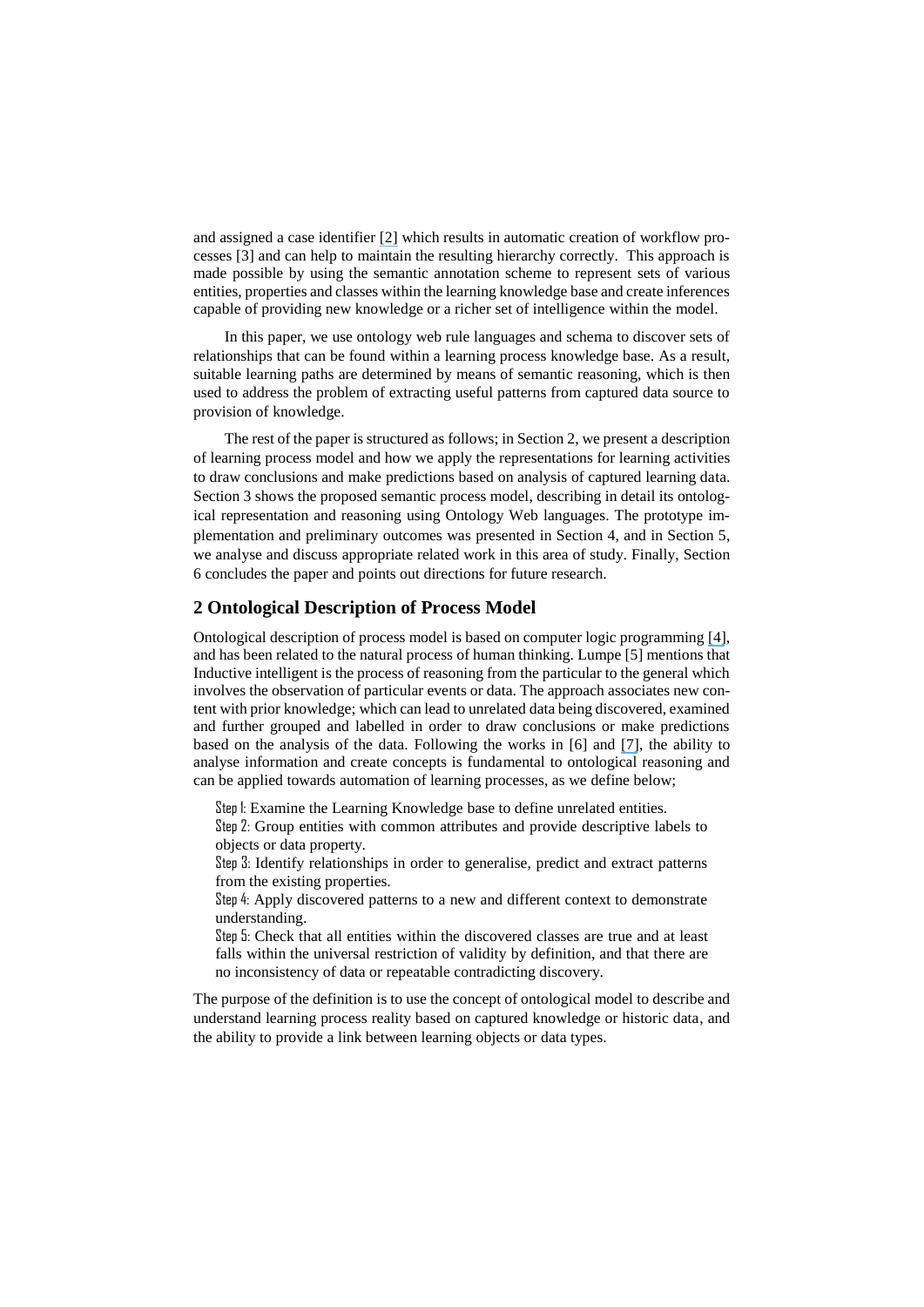### **3 Concept Matching and Association of Variables**

Association Rule Learning aims at finding rules that can be used to predict the value of some response variables that has been identified as being important just like decision systems [\[8\]](https://www.researchgate.net/publication/240917565_Towards_Adaptive_E-Learning_using_Decision_Support_Systems?el=1_x_8&enrichId=rgreq-ac7fa952dbf15a0b779d3ff8a7c65959-XXX&enrichSource=Y292ZXJQYWdlOzI4NjkwNDkzMTtBUzozMDY2MzIwODc1Mzk3MTRAMTQ1MDExODE5NDU0Ng==) but without focusing on a particular response variable. The rule aims at creating rules of the form:

# IF **X** THEN **Y**

where **X** is often called the *antecedent* and **Y** the *consequent*. Thus,  $X \Rightarrow Y$ 

 This rule is similar and can be related to the Semantic Web Rule Language, SWRL [9] which is useful especially to provide more ontological description and enhancement to learning process model.

The SWRL rule has the form;  $atom^{\wedge}$  atom (antecedent)....  $\rightarrow$  atom  $^{\wedge}$  atom (consequent).

Association rule learning strongly supports the use of metrics frequently expressed in the form of *support* and *confidence*. These expressions help in measurement of the strength of the association between learning objects. *Support* determines how often a rule is applicable to a given data set which means the fraction of instances for which both antecedent and consequent hold. Thus, a rule with high support is more useful than a rule with low support. A rule that has low support may occur simply by chance and is likely to be irrelevant from a learning perspective because it may not be profitable to monitor, recommend and promote learning activities or learning patterns.

 *Support* is used to evaluate learning process models and its execution, where:

**Nx** is the number of instance for which, **x**, learning activity holds.

**Ny** the number of instances for which learning activity **y** holds.

And **Nx˰̭y** is the number of instances for which activity **x** and **y** holds.

Consequently, *support* for the rule  $X \Rightarrow Y$  is described as

Support,  $s(X \Rightarrow Y) = Nx_y/N$  : where N is the total number of instances.

 *Confidence*, on the other hand, measures the reliability of the inference made by a rule over a learning process. Thus, for a give rule of the form  $X \rightarrow Y$ , the higher the confidence, the more likely it is for the consequent **Y** (learning pattern extension) to be represented within the learning process that contains **X** (learning patterns). Confidence measures the conditional probability that the extension **Y** will happen given **X.** 

# Confidence,  $c(X \Rightarrow Y) = Nx$   $y/Nx$

 Overall, inferences made by an association rule learning suggest co-occurrence of relationships between items in the antecedent (**X**) and consequent (**Y**) of the rule. Therefore, for every given set of activities or item set, there exist rules having support > *minSup*, and confidence  $\geq minConf$ , where: *minSup* and *minConf* are respectively the corresponding *support* and *confidence* thresholds.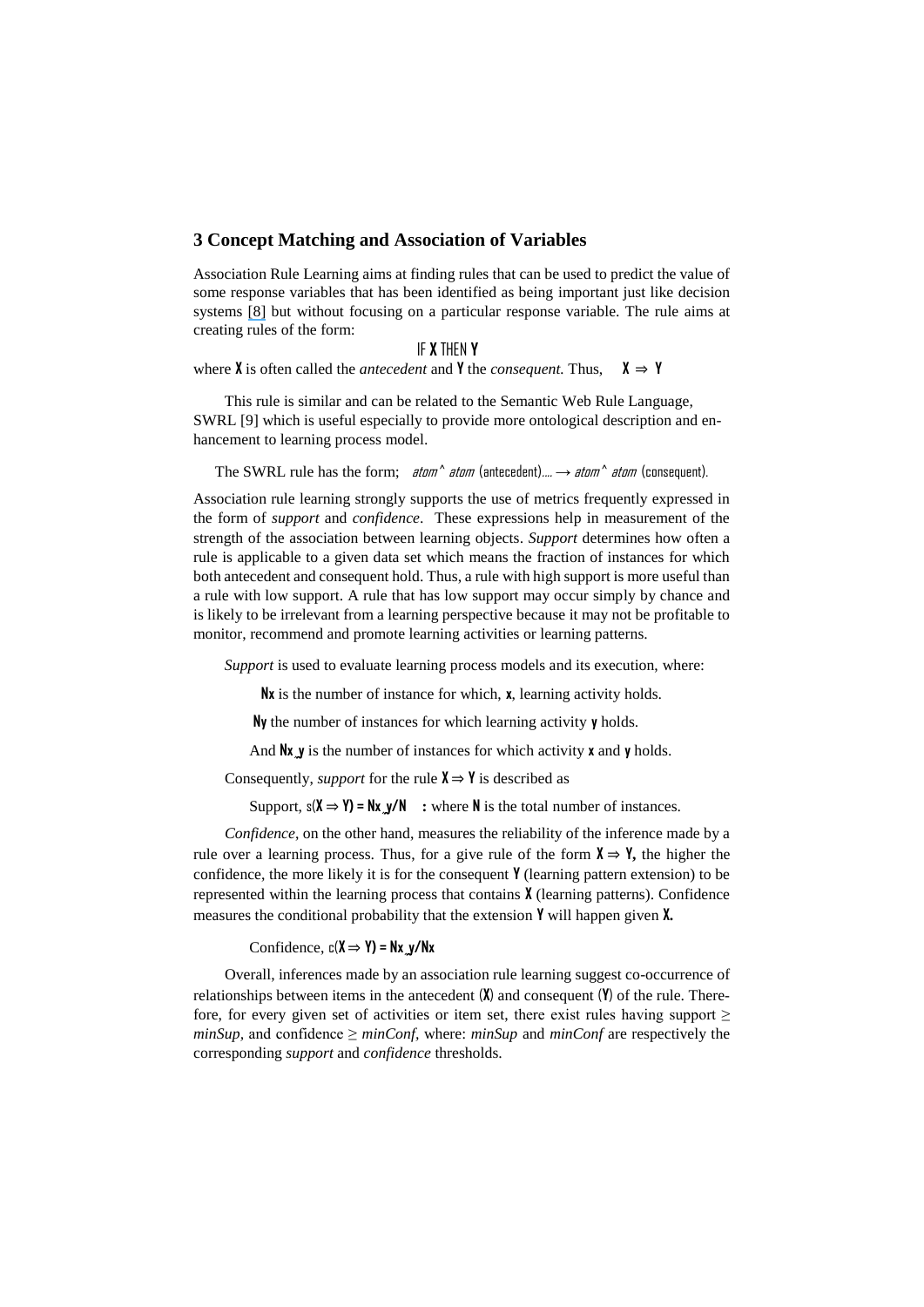In Learning Process models, these metrics can be used to dramatically reduce the exploration or drilling down space when constructing the set of frequent activity logs. The simple requisite is that **X** and **Y** are non-empty and any variable appears at most once in **X** or **Y**. For instance,

**IF**Learner(X) **AND** hasLearning\_Activities **THEN** hasPartLearning\_Process(Y)

Thus, Learner(?X), has Learning Activities(?X, Activity)  $\rightarrow$  has PartLearning Process(?X, ?Y)

 This approach has been used to provide process specification and expressive language formats that are logically and fundamental to knowledge representation such as the Knowledge Interchange Format (KIF)[10] which makes it possible to understand the meaning of logic expressions through Declarative Semantics. For instance, it can be expressed that "Every Learner has a Learning Activity". Thus;

```
(foral ( ?X)( => ( Learner ?X) ( exists ( ?Y )
          ( and ( someLearningActivity ?Y)
              ( Learning Activity ?X ?Y ) ) ) ) )
```
Consequently, Every Learning Activity is part of a Learning Process and must have some kind of a Learner. Thus the expression;

 ( forall ( ?X ?Y ) ( => ( exist ( Learning\_Process ?X) ( Learner ?Y ) (<=> ( Learning\_Activity ?X ?Y ) ( and ( someLearning\_Process ?X ?Y ) ( someLearner ?X ?Y ) ) )))

 Such rule expressions suggest that a strong relationship exist between the Learning Process and the Learner. This is because Learner(X) has Activities described as a Learning Activity, and Learning Activity has been described as PartOfLearning Process.

 Designers of knowledge base systems can use this type of rule expressions to help identify new opportunities especially for enhancement of process models. Association rule is now recently being used in application domains such as the web mining and scientific data analysis. The association patterns reveals interesting connection among domain entities, the individual classes and object/data types to provide a better understanding of how the different elements within the Learning Process Knowledge base relate and interact with each other. In the next section, we describe and implement the concept of ontological reasoning of learning activities capable of deducing inferences based on such design rule-base semantic approach to automated learning. The focus is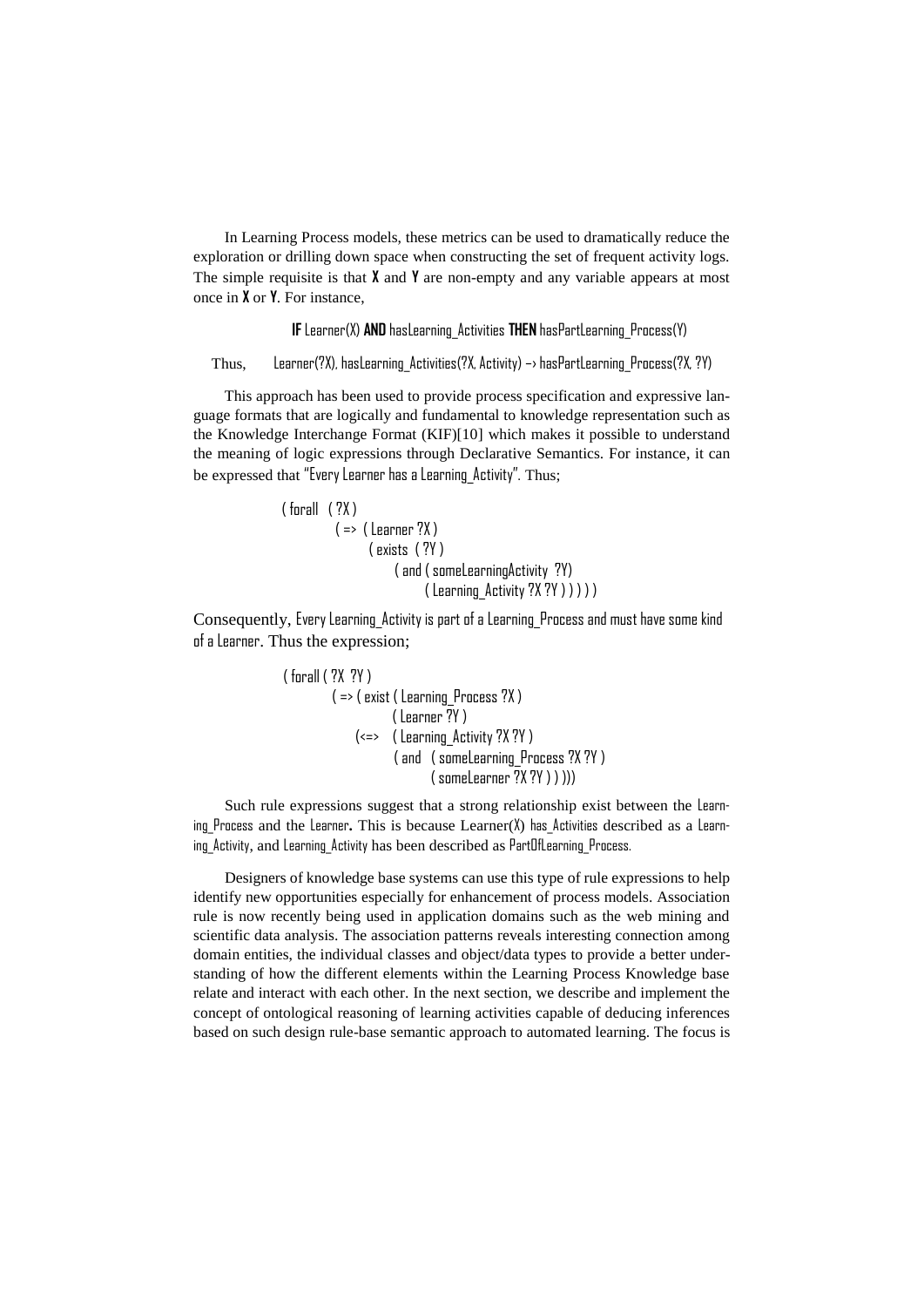on implementing the learning objects/property restrictions to define the classes and relationships of the entities within the Learning Knowledge-base.

#### **3.1 Ontology Model for Automation of Learning and Reasoning**

Based on ontological vocabularies, inductive reasoning has as input data types from which a possible *someValuesFrom* or believable generalisation is computed. This technique is an existential restriction, which describes the set of individuals that have at least one specific kind of relationship to individuals that are member of a specific class. It is a relationship that exist between two individuals, i.e concept assertion that hold between two objects. On the other hand, deductive reasoning which has been generally adopted in the Semantic Web context assumes an *allValuesFrom* restriction, whereby given a set of general axioms, precise and definite conclusions are drawn by the use of a formal proof. This technique is referred to as universal restriction, which describes the set of individuals that for a given property only have relationships to other individuals that are members of a specific class.

 Fig. 1 is an Ontology Web Language (OWL) version 2 model of our proposed Learning Ontology, implemented in Protégé 4.3 and reasoned upon using Pellet 2. Protégé 4.3 OWL editor [11] supports Description Logic (DL) Queries [12] and SWRL rules [9].



Fig 1. Learning Model in Protégé 4.3 Editor with SWRL Rule and DL Query

In Fig. 1, we use the protégé Editor to construct ontology that expresses the functionality of the Learning model in terms of individual learning characteristics. The *Cases* within the model were defined as sub-class of the main class *LearningProcess*. The class expression is based on the OWL syntax primarily focused on collecting all information about a particular class or individual into a single construct, called a Frame. The DL Query provides the platform for searching the classified ontology to infer the learning activities of any named individual. The result of the logic expression and reasoning is what we use to show the process model and automated discovery of learning patterns.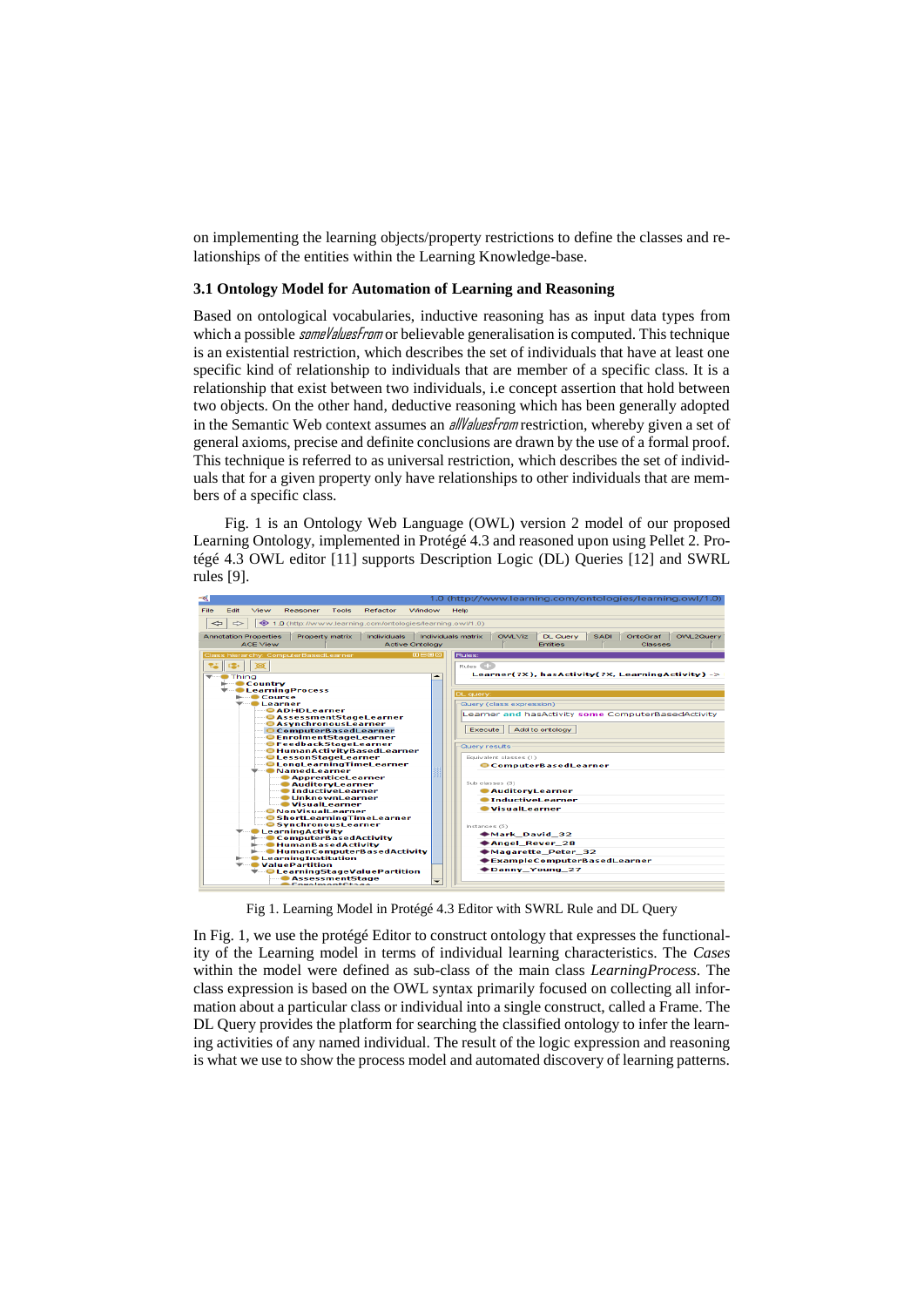The tactics aims at discovering rules similar to the *Association Rule* [\[13\]](https://www.researchgate.net/publication/242396122_Data_mining_concepts_and_techniques_morgan_kaufmann?el=1_x_8&enrichId=rgreq-ac7fa952dbf15a0b779d3ff8a7c65959-XXX&enrichSource=Y292ZXJQYWdlOzI4NjkwNDkzMTtBUzozMDY2MzIwODc1Mzk3MTRAMTQ1MDExODE5NDU0Ng==) as previously described in section 3.0, but then without focusing on a particular variable to discover user interaction patterns and then respond by making decisions based on adaptive rules centred on the captured user profiles. The goal is to discover and create rules of the same form;

### **X** ⇒ **Y (***IF* **X** *THEN* **Y)**

where **X** = *Learning pattern* (Antecedent) and **Y**= *Learning pattern extension* (Consequent)

e.g. Learner (?X) , hasActivity (?X, ?LearningActivity) -> hasLearningProcess (?X, ?Y)

Learner (?X), hasLearningProcess (?X, ?Y), hasLearningActivity (?ComputerBasedActivity, ?Z) -> hasComputerBasedLearner (?X, ?Z)

 Driven by the variables as defined in the Learning Ontology in Fig. 1, and the OWL 2 XML file Fig. 2, the resulting rules expressions Fig. 3, were derived to improve the reasoning capability and semantics of the learning process model.



Fig [\[2\]](https://www.researchgate.net/publication/220693003_Process_Mining_Discovery_Conformance_and_Enhancement_of_Business_Processes?el=1_x_8&enrichId=rgreq-ac7fa952dbf15a0b779d3ff8a7c65959-XXX&enrichSource=Y292ZXJQYWdlOzI4NjkwNDkzMTtBUzozMDY2MzIwODc1Mzk3MTRAMTQ1MDExODE5NDU0Ng==). A fragment of the Learning Ontology OWL 2 XML file in Protégé

| ACE Snippets: 313 snippets (all shown)                                                                                                       |
|----------------------------------------------------------------------------------------------------------------------------------------------|
| Find snippet by: $\odot$ Highlight $\odot$ Filter                                                                                            |
| Snippet                                                                                                                                      |
| /*[DisjointClasses( <http: learning.owl#biosciencecourse="" ontologies="" www.learning.com=""> <http: td="" www.learnir<=""></http:></http:> |
| Every TelephoneConversationActivity is a HumanBasedActivity.                                                                                 |
| /* MOS: LectureActivity SubClassOf hasLearningStage some LessonStage */                                                                      |
| Every TestActivity hasLearningStages an AssessmentStage.                                                                                     |
| Every WritingActivity hasLearningStages something that is an AssessmentStage or that is an EnrolmentStage (                                  |
| Every Learning Activity is a LearningProcess.                                                                                                |
| Every VideoConferenceActivity is a SynchronousActivity.                                                                                      |
| If X isActivityOfs Y then Y hasActivities X. If X hasActivities Y then Y isActivityOfs X.                                                    |
| Every E-mailsActivity hasLearningStages a FeedbackStage.                                                                                     |
| If X hasUnits something that hasUnits Y then X hasUnits Y.                                                                                   |
| Every DocumentDownloadActivity hasLearningStages something that is an EnrolmentStage or that is a Feedba                                     |
| Every BloggingActivity hasLearningStages something that is a FeedbackStage or that is a LessonStage.                                         |
| Every DownloadActivity is a ComputerBasedActivity.                                                                                           |
| Every ListeningActivity hasLearningStages something that is a FeedbackStage or that is a LessonStage.                                        |
| Every UploadActivity is a ComputerBasedActivity.                                                                                             |

Fig [3] Fraction of rules executed in the Learning Ontology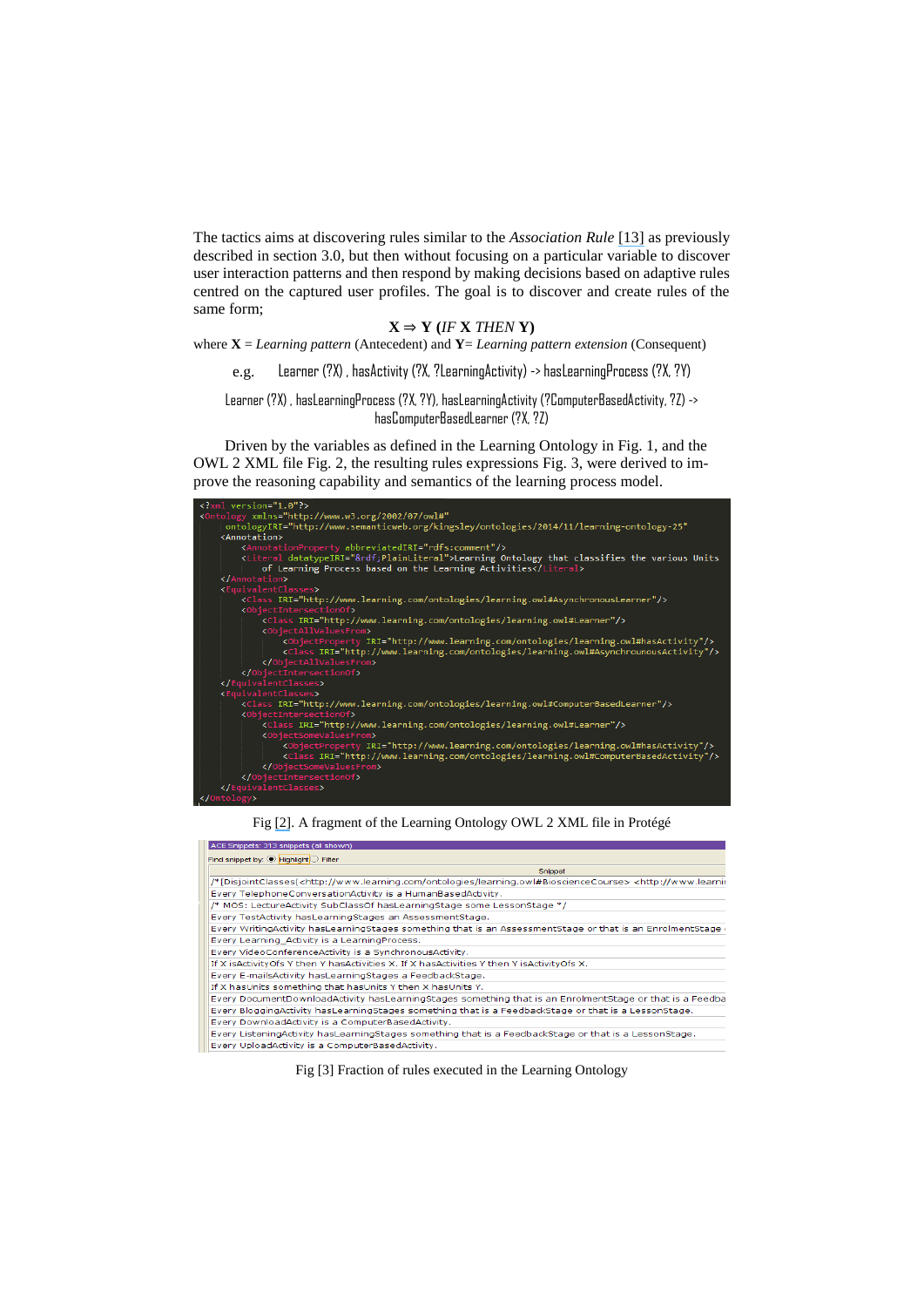## **4 Discussion**

Automation of learning process involves the flow of activities within a learning knowledge-base technically described as Workflow. Being able to use the Reasoner to automatically compute the class hierarchy of the activities within the knowledge-base is one of the major benefits of building ontology using OWL, SWRL Rules and DL Query. Annotation properties are used to add information (Metadata – data about data) to the classes, individuals and object/data properties in the ontology. The proposed Learning Model Ontology allows the meaning of properties to be enhanced through the use of *property characteristics* and *classification of discoverable entities.* We utilize the main function offered by the Reasoner to help in checking for consistency in the model; to test whether or not a class is a subclass of another class, or checking whether or not it is possible for a class to have any instances. This means a class is said to be inconsistent if it does not have any instances.

 By performing such test (i.e. Classification) it becomes possible to compute the inferred activity hierarchy. The functional property assertion allows this condition, where: for a given class, there can be at least one individual that is related to the class by means of the *restriction property*. In OWL, a Restriction describes class of individuals based on the relationship the members of the class participate in. In the proposed model, we describe the class Learner to be a subclass of the LearningProcess. The *necessary condition* is: if something is a Learner, it is *necessary* for it to be a participant of the class LearningProcess and *necessary* for it to have a kind of sufficiently defined condition and relationship with other classes e.g. LearningActivity, LearningInstitution, Course, LearningStageValuePartition etc. From the example in Fig. 1, we show that a Computer-BasedLearner is a subclass of, amongst other *NamedLearners*, a Learner and also a subclass of the LearningActivity class that have at least one Activity that is *ComputerBased*. This assertion is achieved through the Restriction Property. The property is used to infer anonymous classes (Unnamed classes) that contains all of the individuals that satisfies the restriction, in essence, all of the individuals that have the relationship required to be a member of the class. In effect, the *necessary and sufficient Condition* makes it possible to implement and check for consistency in the model which means that it is necessary to fulfil the condition of Object/Data Property Restriction - for any individual to become a member of a class.

## **5 Related Works**

Learning patterns or behaviours can be discovered as a consequence or condition of a Rule. d'Amato et al [\[14\]](https://www.researchgate.net/publication/271195747_Query_Answering_and_Ontology_Population_An_Inductive_Approach?el=1_x_8&enrichId=rgreq-ac7fa952dbf15a0b779d3ff8a7c65959-XXX&enrichSource=Y292ZXJQYWdlOzI4NjkwNDkzMTtBUzozMDY2MzIwODc1Mzk3MTRAMTQ1MDExODE5NDU0Ng==) notes that various methods have been proposed in literature which are directed towards obtaining a more expressive model from knowledge bases [\[15\]](https://www.researchgate.net/publication/220344024_Hitzler_P_Concept_learning_in_description_logics_using_refinement_operators_Machine_Learning_Journal_781-2_203-250?el=1_x_8&enrichId=rgreq-ac7fa952dbf15a0b779d3ff8a7c65959-XXX&enrichSource=Y292ZXJQYWdlOzI4NjkwNDkzMTtBUzozMDY2MzIwODc1Mzk3MTRAMTQ1MDExODE5NDU0Ng==). The authors [\[14\]](https://www.researchgate.net/publication/271195747_Query_Answering_and_Ontology_Population_An_Inductive_Approach?el=1_x_8&enrichId=rgreq-ac7fa952dbf15a0b779d3ff8a7c65959-XXX&enrichSource=Y292ZXJQYWdlOzI4NjkwNDkzMTtBUzozMDY2MzIwODc1Mzk3MTRAMTQ1MDExODE5NDU0Ng==) argue that classification is a fundamental task for a lot of intelligent applications, and that classifying through logic reasoning may be both too demanding and frail because of inherent incompleteness and complexity in the knowledge bases. However, they observe that these methods adopt the availability of an initial drawing of ontology that can be automatically enhanced by adding or refining concepts, and have been shown to effectively solve learning modelling problems using Description Logics particularly those based on classification, clustering and ranking of individuals.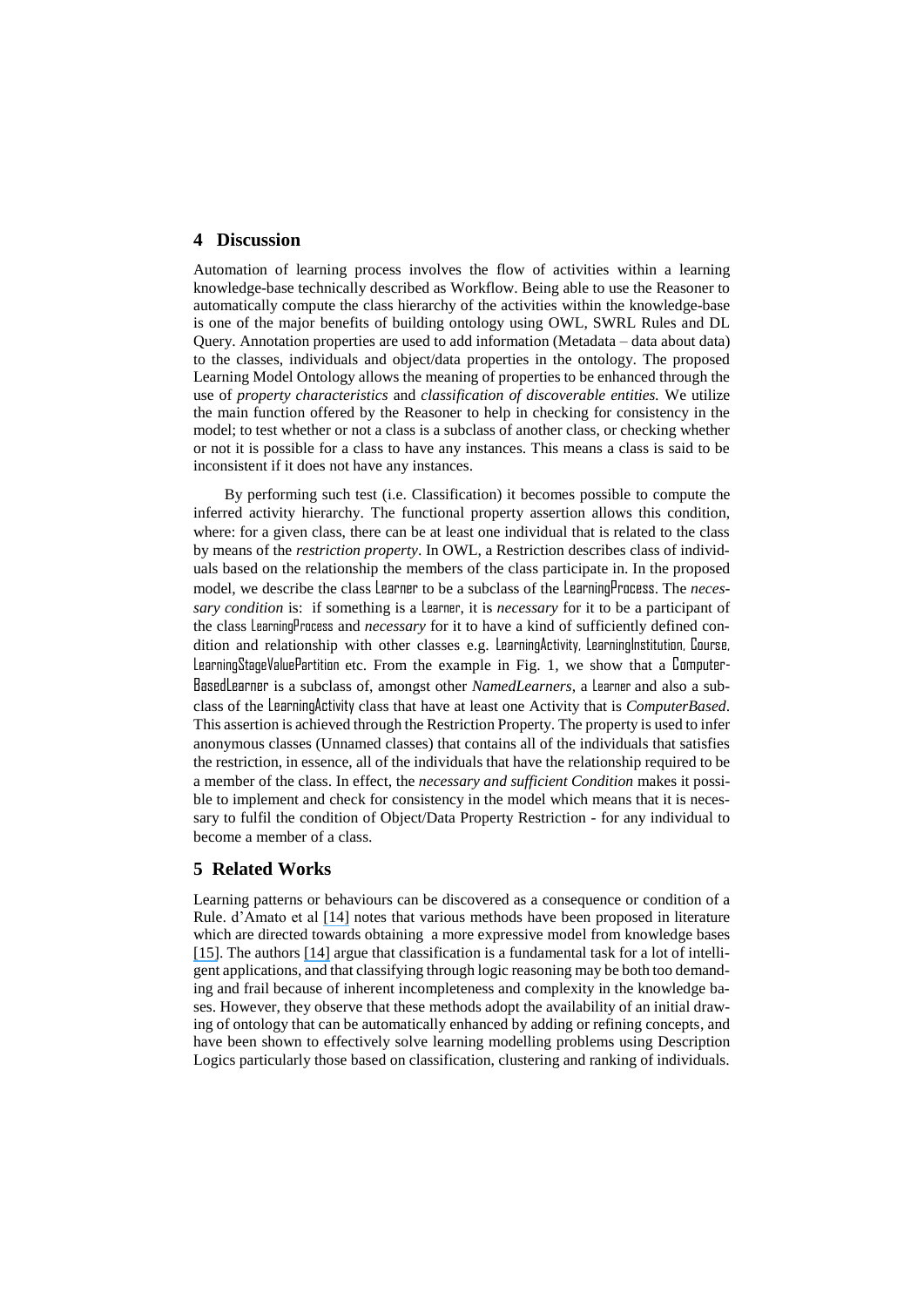Learning Process modelling has been tackled over the years by customising Machine Learning methods such as Instance Based Learning [16] and Support Vector Machine (SVM) [\[17\]](https://www.researchgate.net/publication/248590871_An_introduction_to_sup_-_port_vector_machines_and_other_kernel_-_based_methods?el=1_x_8&enrichId=rgreq-ac7fa952dbf15a0b779d3ff8a7c65959-XXX&enrichSource=Y292ZXJQYWdlOzI4NjkwNDkzMTtBUzozMDY2MzIwODc1Mzk3MTRAMTQ1MDExODE5NDU0Ng==) to Description Logics (DLs) [12] queries which is the standard theoretical foundation upon which semantic web languages such as OWL and SWRL are based.

 According to [18] and [\[19\]](https://www.researchgate.net/publication/44798533_Probabilistic_models_of_cognition_Exploring_representations_and_inductive_biases?el=1_x_8&enrichId=rgreq-ac7fa952dbf15a0b779d3ff8a7c65959-XXX&enrichSource=Y292ZXJQYWdlOzI4NjkwNDkzMTtBUzozMDY2MzIwODc1Mzk3MTRAMTQ1MDExODE5NDU0Ng==) Bayesian models have paved way for new machinelearning algorithms with more powerful and more human-like capabilities. Semantic web ontology and its application cannot be explained without mentioning the Bayesian theory of probability [20[\]\[21\]](https://www.researchgate.net/publication/248427660_When_did_Bayesian_Inference_Become?el=1_x_8&enrichId=rgreq-ac7fa952dbf15a0b779d3ff8a7c65959-XXX&enrichSource=Y292ZXJQYWdlOzI4NjkwNDkzMTtBUzozMDY2MzIwODc1Mzk3MTRAMTQ1MDExODE5NDU0Ng==). The Bayesian probabilistic theory have been proven to be one of the few mathematical interpretation of predictive concepts for representing a state of knowledge, thus, an extension of [logic](http://en.wikipedia.org/wiki/Propositional_logic) proposals that enables [reasoning](http://en.wikipedia.org/wiki/Reason) with hypothesis whose true or false values is [uncertain.](http://en.wikipedia.org/wiki/Uncertainty) Bayesian model is based on 3 vital probes: What are the content of probabilistic theories? How can they be used to support reasoning? And how can they themselves be reasoned upon? The hypotheses are measured by computing the Bayes' rule, where: Probability,  $P(x \backslash h, T)$  measures how well each argument predicts the data and the initial marking or likelihood.  $P(h\Upsilon)$  expresses the plausibility of the hypotheses given the users background knowledge. The posterior probability,  $P(h\setminus x, T)$ , is proportional to the result of the two expressions representing the level of certainty in each of the hypothesis given both the constraints of the background theory T, and observed data x.

 According to Tenenbaum et al [\[22\]](https://www.researchgate.net/publication/6987686_Theory-Based_Bayesian_Models_of_Inductive_Learning_and_Reasoning?el=1_x_8&enrichId=rgreq-ac7fa952dbf15a0b779d3ff8a7c65959-XXX&enrichSource=Y292ZXJQYWdlOzI4NjkwNDkzMTtBUzozMDY2MzIwODc1Mzk3MTRAMTQ1MDExODE5NDU0Ng==), the challenge comes in specifying hypotheses and probability distributions that support Bayesian inference for a given task/domain. The authors argue that both structured knowledge and statistical inference are necessary to explain the nature, use and acquisition of such human knowledge and further introduced a theory-based Bayesian framework for modelling inductive learning and reasoning. Explicitly, the problems of modelling learning processes can be solved by transforming ontology population problem to a classification problem where, for each entity within the ontology, the concepts (classes) to which the entities belongs to have to be determined (i.e, classified) [\[14\]](https://www.researchgate.net/publication/271195747_Query_Answering_and_Ontology_Population_An_Inductive_Approach?el=1_x_8&enrichId=rgreq-ac7fa952dbf15a0b779d3ff8a7c65959-XXX&enrichSource=Y292ZXJQYWdlOzI4NjkwNDkzMTtBUzozMDY2MzIwODc1Mzk3MTRAMTQ1MDExODE5NDU0Ng==)[\[1\]](https://www.researchgate.net/publication/265845261_A_Semantic_Rule-based_Approach_Supported_by_Process_Mining_for_Personalised_Adaptive_Learning?el=1_x_8&enrichId=rgreq-ac7fa952dbf15a0b779d3ff8a7c65959-XXX&enrichSource=Y292ZXJQYWdlOzI4NjkwNDkzMTtBUzozMDY2MzIwODc1Mzk3MTRAMTQ1MDExODE5NDU0Ng==). Generally, these approaches assume that there already exist a probabilistic and/or fuzzy knowledge-base upon which this methods are able to predict the patterns/behaviour (hence, the classification) of new but not previously observed object/data types within the process.

 Inductive and deductive reasoning methods can be used as building block towards the development of probabilistic learning knowledge-bases, by learning the probability that an inclusion axiom or concept assertion holds between two objects. The authors in [\[14\]](https://www.researchgate.net/publication/271195747_Query_Answering_and_Ontology_Population_An_Inductive_Approach?el=1_x_8&enrichId=rgreq-ac7fa952dbf15a0b779d3ff8a7c65959-XXX&enrichSource=Y292ZXJQYWdlOzI4NjkwNDkzMTtBUzozMDY2MzIwODc1Mzk3MTRAMTQ1MDExODE5NDU0Ng==) argue that in presence of noisy and inconsistent knowledge-bases that could be highly probable in a distributed environment such as the world wide web, that deductive reasoning is no more applicable since it requires correct/true premises; whereby if all premises are true and the rules of the deductive [logic](http://en.wikipedia.org/wiki/Logic) are followed, then the conclusion reached is [necessarily true.](http://en.wikipedia.org/wiki/Logical_necessity) On the other hand, inductive reasoning which is grounded on the generalisation of specific instances/assertions rather than correct premises, allows the formulation of conclusions even when inconsistent or noisy knowledge bases are being considered. Unlike deductive reasoning, inductive reasoning allows for the possibility that the conclusion is false, even if all of the [premises](http://en.wikipedia.org/wiki/Premise) are true and does not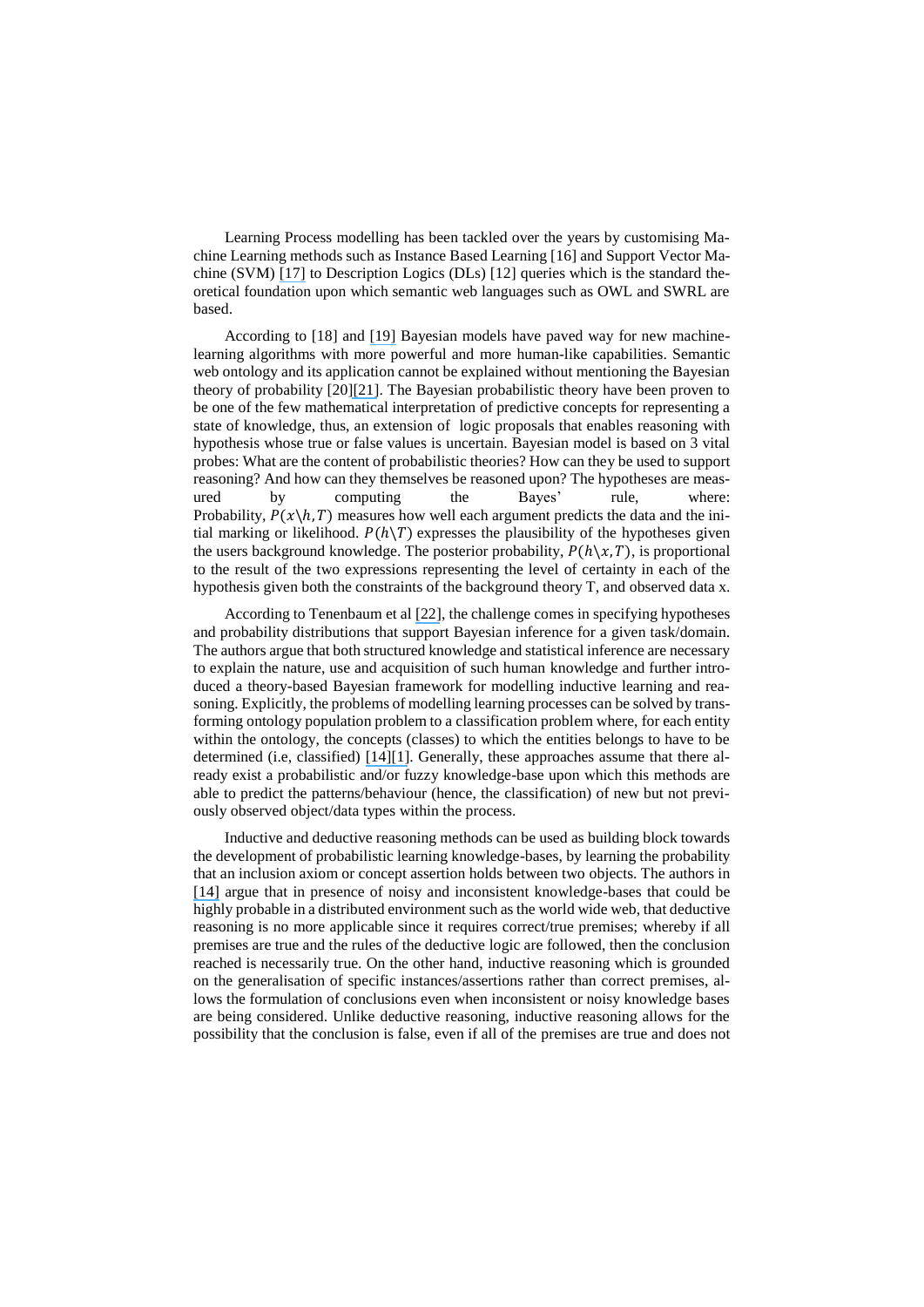rely on universal restrictions over a closed axiom to draw conclusions. Currently, inductive reasoning is the main practice for logical reasoning, obtaining conclusions that are believed by the scientific community to be the most probable explanation of observed phenomena.

 Reasoning on ontological knowledge plays an important role in the semantic representation of processes such as learning process. This is possible because semantic reasoning allows the extraction and conversion of explicit information into some implicit information, for instance, the intersection or union of classes, description of relationships and concepts/role assertions. Thom et al [\[23\]](https://www.researchgate.net/publication/228938574_Activity_patterns_in_process-aware_information_systems_Basic_concepts_and_empirical_evidence?el=1_x_8&enrichId=rgreq-ac7fa952dbf15a0b779d3ff8a7c65959-XXX&enrichSource=Y292ZXJQYWdlOzI4NjkwNDkzMTtBUzozMDY2MzIwODc1Mzk3MTRAMTQ1MDExODE5NDU0Ng==) describes Workflow Activity Patterns (WAPS) as common structures involving the interaction between individual entities and the control-flow constructs used to model the semantics of activities as they are being performed. Workflow systems assume that a process can be divided into small, unitary actions, called Activities [3]. To perform a given process, one must perform the set (or perhaps a subset) of the activities that comprise it. Hence, an Activity is an Action that is a semantic unit at some level, which can be thought of as a function that modifies the state of the process in terms of the semantics of the patterns and can be discovered automatically by means of semantic reasoning [\[1\]](https://www.researchgate.net/publication/265845261_A_Semantic_Rule-based_Approach_Supported_by_Process_Mining_for_Personalised_Adaptive_Learning?el=1_x_8&enrichId=rgreq-ac7fa952dbf15a0b779d3ff8a7c65959-XXX&enrichSource=Y292ZXJQYWdlOzI4NjkwNDkzMTtBUzozMDY2MzIwODc1Mzk3MTRAMTQ1MDExODE5NDU0Ng==).

# **6. Conclusion and Future Work**

The work in this paper uses ontological schema/vocabularies to describe and propose a semantic rule-based approach that supports automated computing of different patterns within a learning process knowledge-Base through Semantic Reasoning. The method is proposed in order to address the problem of determining the presence of different learning patterns in process models. Any pattern or learning behaviour can be discovered as a consequence or condition of a Rule. Ontology provides us with benefits in discovery, flexible access and information integration due to the inherent connectedness (inference), concept matching and reasoning capability. This characteristic is the ability to match same idea as well as use the coherence and structure itself to inform and answer questions about relationships the learning objects (process instances) share amongst themselves within the Learning model.

 Future work will focus on applying process mining techniques to provide better support for automated learning systems by means of semantic reasoning. The goal is to cover the whole spectrum of the approach presented in this paper; to help improve engagements within learning execution environments by adopting the main tools offered through conventional process mining for analysing process event data logs.

### **References**

- 1. [Okoye K., Tawil A.R.H., Naeem U., Bashroush R., Lamine E.: A Semantic Rule-Based Approach](https://www.researchgate.net/publication/265845261_A_Semantic_Rule-based_Approach_Supported_by_Process_Mining_for_Personalised_Adaptive_Learning?el=1_x_8&enrichId=rgreq-ac7fa952dbf15a0b779d3ff8a7c65959-XXX&enrichSource=Y292ZXJQYWdlOzI4NjkwNDkzMTtBUzozMDY2MzIwODc1Mzk3MTRAMTQ1MDExODE5NDU0Ng==)  [Supported by Process Mining for Personalised Adaptive Learning.](https://www.researchgate.net/publication/265845261_A_Semantic_Rule-based_Approach_Supported_by_Process_Mining_for_Personalised_Adaptive_Learning?el=1_x_8&enrichId=rgreq-ac7fa952dbf15a0b779d3ff8a7c65959-XXX&enrichSource=Y292ZXJQYWdlOzI4NjkwNDkzMTtBUzozMDY2MzIwODc1Mzk3MTRAMTQ1MDExODE5NDU0Ng==) In: Pro*cedia Computer Science,* [Vol. 37\(c\), pp. 203-210.](https://www.researchgate.net/publication/265845261_A_Semantic_Rule-based_Approach_Supported_by_Process_Mining_for_Personalised_Adaptive_Learning?el=1_x_8&enrichId=rgreq-ac7fa952dbf15a0b779d3ff8a7c65959-XXX&enrichSource=Y292ZXJQYWdlOzI4NjkwNDkzMTtBUzozMDY2MzIwODc1Mzk3MTRAMTQ1MDExODE5NDU0Ng==) (2014)
- 2. [Van der Aalst W.M.P.: Process Mining: Discovery, Conformance and Enhancement of Business](https://www.researchgate.net/publication/220693003_Process_Mining_Discovery_Conformance_and_Enhancement_of_Business_Processes?el=1_x_8&enrichId=rgreq-ac7fa952dbf15a0b779d3ff8a7c65959-XXX&enrichSource=Y292ZXJQYWdlOzI4NjkwNDkzMTtBUzozMDY2MzIwODc1Mzk3MTRAMTQ1MDExODE5NDU0Ng==) [Processes. Springer \(2011\)](https://www.researchgate.net/publication/220693003_Process_Mining_Discovery_Conformance_and_Enhancement_of_Business_Processes?el=1_x_8&enrichId=rgreq-ac7fa952dbf15a0b779d3ff8a7c65959-XXX&enrichSource=Y292ZXJQYWdlOzI4NjkwNDkzMTtBUzozMDY2MzIwODc1Mzk3MTRAMTQ1MDExODE5NDU0Ng==)